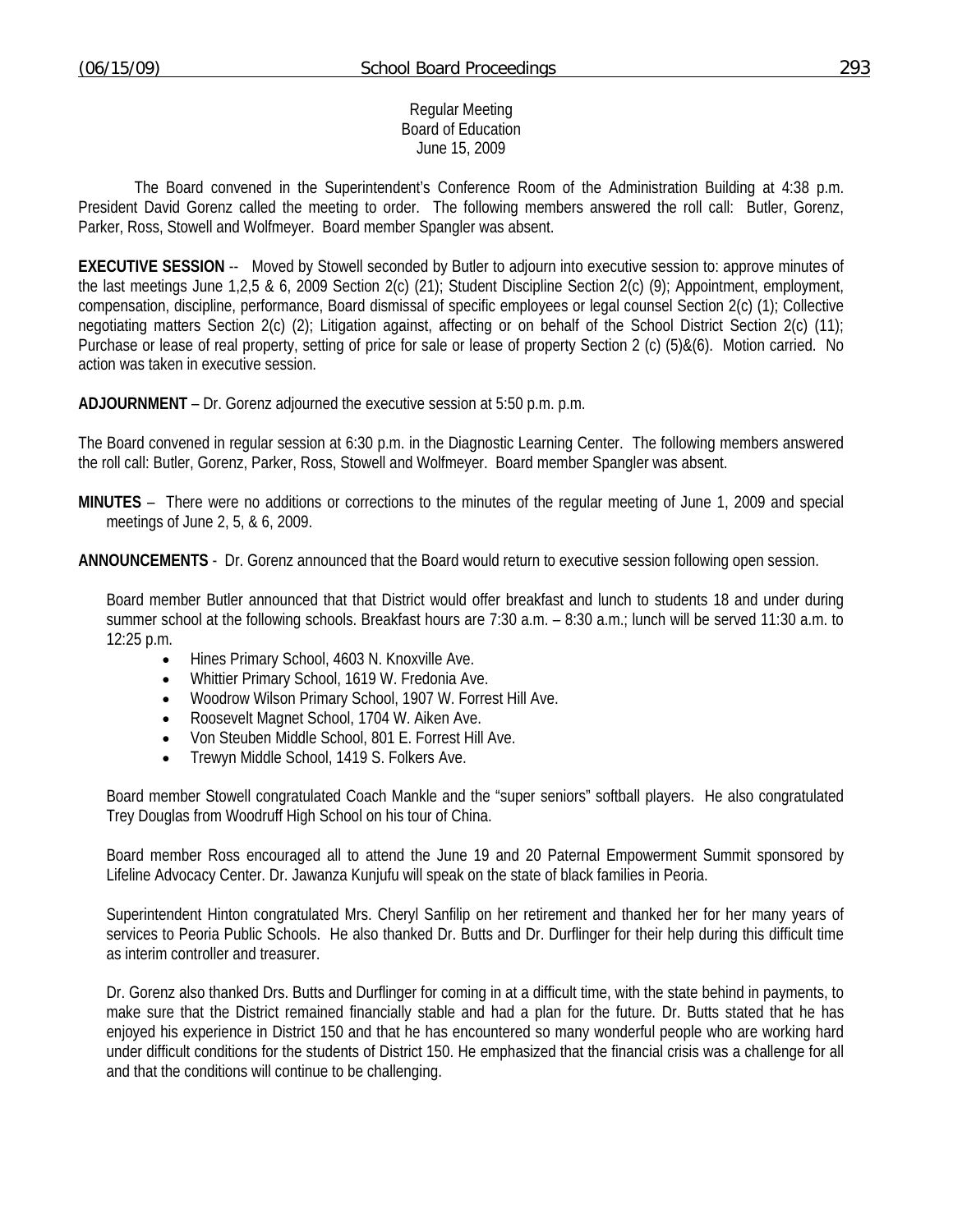**AWARDS AND RECOGNITION** – Ms. Krista McCavitt, Workforce Development, recognized the winners of their Youth Video Contest. Winner was Richwoods High School student Maddie Canty and 2<sup>nd</sup> place was Sarah Farrell from Washington Gifted School.

 Jennifer Marcello, Special Olympics representative for the Young Athletes Program recognized the Special Olympics program at Valeska Hinton Early Childhood Center where 187 students participated in the program. She presented a plaque to Valeska Hinton Early Childhood Center for the contribution.

**MOTION TO SUSPEND BOARD POLICY** - Moved by Gorenz, seconded by Stowell that Board Policy be suspended for this meeting and the Presentation by Audience on Action Items and Presentation by Audience be merged into one speaking time.

On roll call, 6 ayes. Motion carried.

**PRESENTATION BY AUDIENCE –** Terry Knapp, 922 W. Wilshire Dr. stated his concern with action item #11 Request to PBC and reminded everyone that taxes have been raised and money has been sent to the Edison program. He asked that the district noy build any more new facilities

 Hedy Elliott Gardner, 3811 W. Pagewood, urged the Board of Education to bring back eighth grade graduation ceremonies. Ms. Gardner stated her concern with Human Resources Director Tom Broderick. She asked that the Human Resource Director have an educational background.

 Sarah Gilmore, 1829 W. Austin, stated her concern with the principal at Franklin Edison Primary School and the mentoring program the district offers.

Anne Carrigan, 2008 W. Riviera Dr., stated that she feels teachers have wonderful ideas but no one listens to them.

Sharon Crews, 2215 W. Callendar, shared an article on Paul Vallas.

 Andy Gilmore, 1829 W. Austin, spoke in support of his wife. He also stated that decisions need to involve the community and teachers.

 Savino Sierra, 1708 S. Stanley, stated that "you people" are not doing a very good job and should step down. He reported that the Board of Education is raising taxes and not getting any results. He feels administration should talk with teachers because they are the ones that make the district successful.

Dr. Gorenz commented that the change to board policy did not limit the number of people who could speak, or the length of time for one topic. The change limited people to speaking only once. He also addressed the statement that the District was "hurt" by the Mayor's comments noting that the District and the City have been collaborating on projects – with the impact zones around the new Glen Oak School being an example.

Superintendent Hinton reported that he has been in contact with the attorneys for the Spanish teachers and understands that they have everything they need. He also noted that the evaluation of the Primary Early Release Days will be completed soon. Mr. Hinton stressed that many staff ideas for budget reductions have been implemented.

### **CONSENT AGENDA –**

ADOPTION OF CONSENT CALENDAR -- Moved by Stowell, seconded by Parker adoption of the consent calendar with the exception of the Human Resources Report.

On roll call, 6 ayes. Motion carried.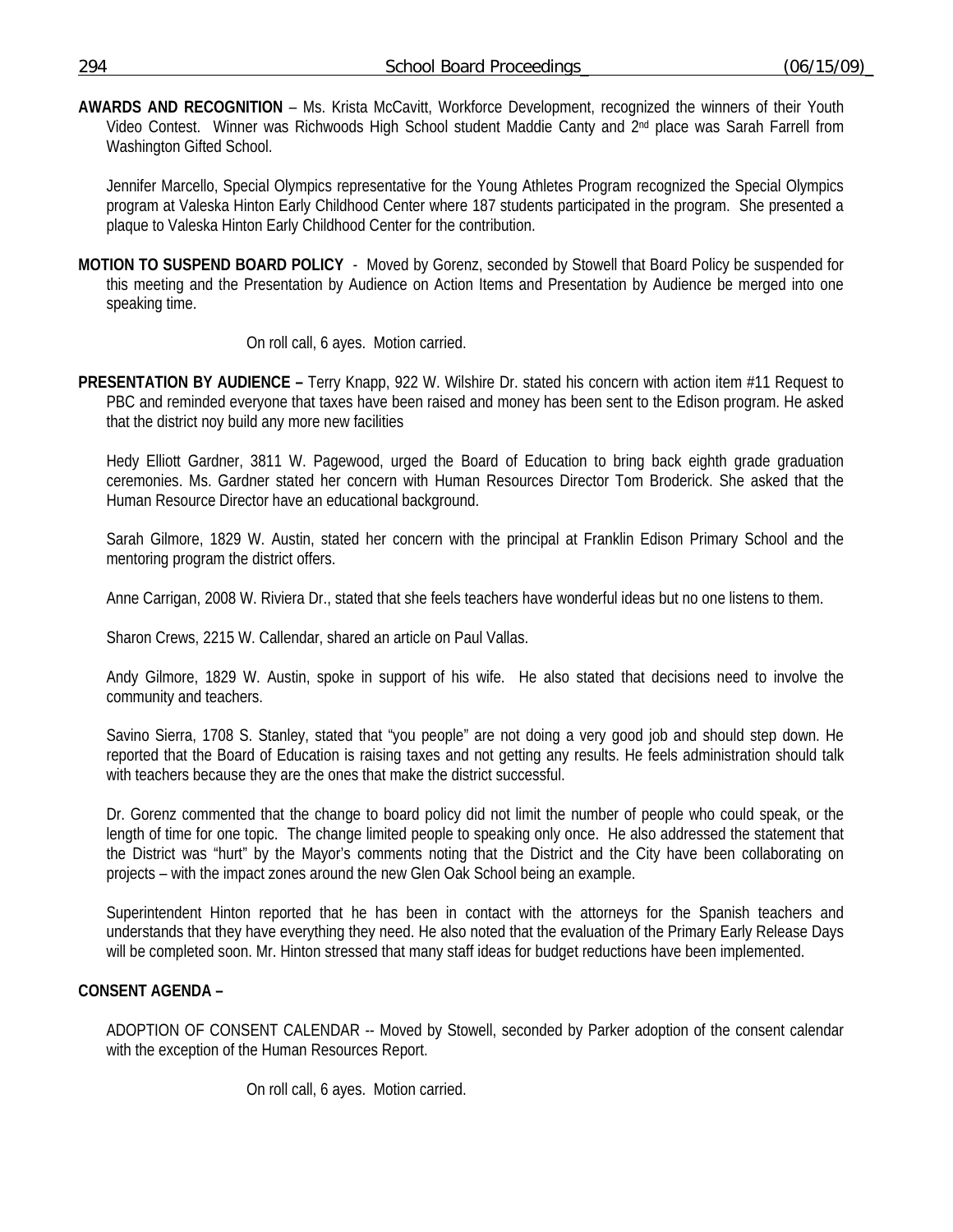GIFTS TO SCHOOL DISTRICT – Moved by Stowell, seconded by Parker, that the following donations be accepted and letters of appreciation sent to the donors.

- Handmade money saving pockets to help children learn to save money, donated by Katerine Kwon to Harrison Primary School
- Collection of original paintings for the library, study of the arts, valued by the donor at \$6,000.00 donated by Commission of Professionalism of the Illinois supreme Court
- \$200.00 for school needs donated by Robert and Anna Garrett to Irving Primary School
- Food and labor for the Kellar Family Picnic, valued by the donor at \$780.00, donated by Alexander's Steakhouse to Kellar Primary School
- \$2,400.00 for material and labor to build new Richwoods High School baseball dugouts donated by the Richwoods Baseball Boosters

\$275.00 for the Reading Counts program donated by First English Lutheran Church to Von Steuben Middle School

Black light with bulbs, valued by the donor at \$33.38, donated by Joy Romane to Washington Gifted School

The PPS Early Childhood received the following donations for their Parent Advisory Board's Community Luncheon:

\$30 gift card from Kroger on Sterling \$30 gift card from Kroger on Wisconsin 2 large cookie trays from Haddads Market 5 gondolas from Avanti's 5 bottles of soda from Schnuck's

\$25.00 to Peoria Jazz AllStars from Mike and Val Renner

\$300.00 for music scholarships donated by Mary Jo Papich to Peoria Jazz AllStars

On roll call, 6 ayes. Motion carried.

PAYMENT OF BILLS -- Moved by Stowell, seconded by Parker approval of the payment of the following bills.

| FUND | <b>DESCRIPTION</b>                  | <b>BAL.SHEET</b> | <b>RFV</b> | <b>EXPENSE</b> | TOTAL        |
|------|-------------------------------------|------------------|------------|----------------|--------------|
| 10   | EDUCATIONAL FUND                    | \$14,474.68      |            | \$347,742.46   | \$362,217.14 |
| 20   | <b>OPERATIONS, BLDG &amp; MAINT</b> |                  |            | \$56,283.51    | \$56,283.51  |
| 40   | TRANSPORTATION                      |                  |            | \$8,818.72     | \$8,818.72   |
| 60   | CAPITAL IMPROVEMENT                 |                  |            | \$86,507.60    | \$86,507.60  |
| 90   | CAPITAL IMPROVEMENTS                |                  |            | \$19,587.69    | \$19,587.69  |
| 95   | MID CENTRAL ASSOCIATION             |                  |            | \$43,098.46    | \$43,098.46  |
|      | PPS ADMIN OUTREACH                  |                  |            |                |              |
| 99   | <b>PROG</b>                         |                  |            | \$687.14       | \$687.14     |
|      |                                     |                  |            | \$562,725.58   | \$577,200.26 |

On roll call, 6 ayes. Motion carried.

HUMAN RESOURCE REPORT -- Moved by Wolfmeyer, seconded by Butler approval of the following human resource report as presented by the administration.

**Certified Personnel**  Appointments Administrative – Acting Principal Barnwell, David **David** 2008 **Contract Contract 2008 Contract 2006 Contract 2006 Contract 2006 Contract 2006 Contract 2006 Contract 2006 Contract 2006 Contract 2006 Contract 2006 Contract 2006 Contrac**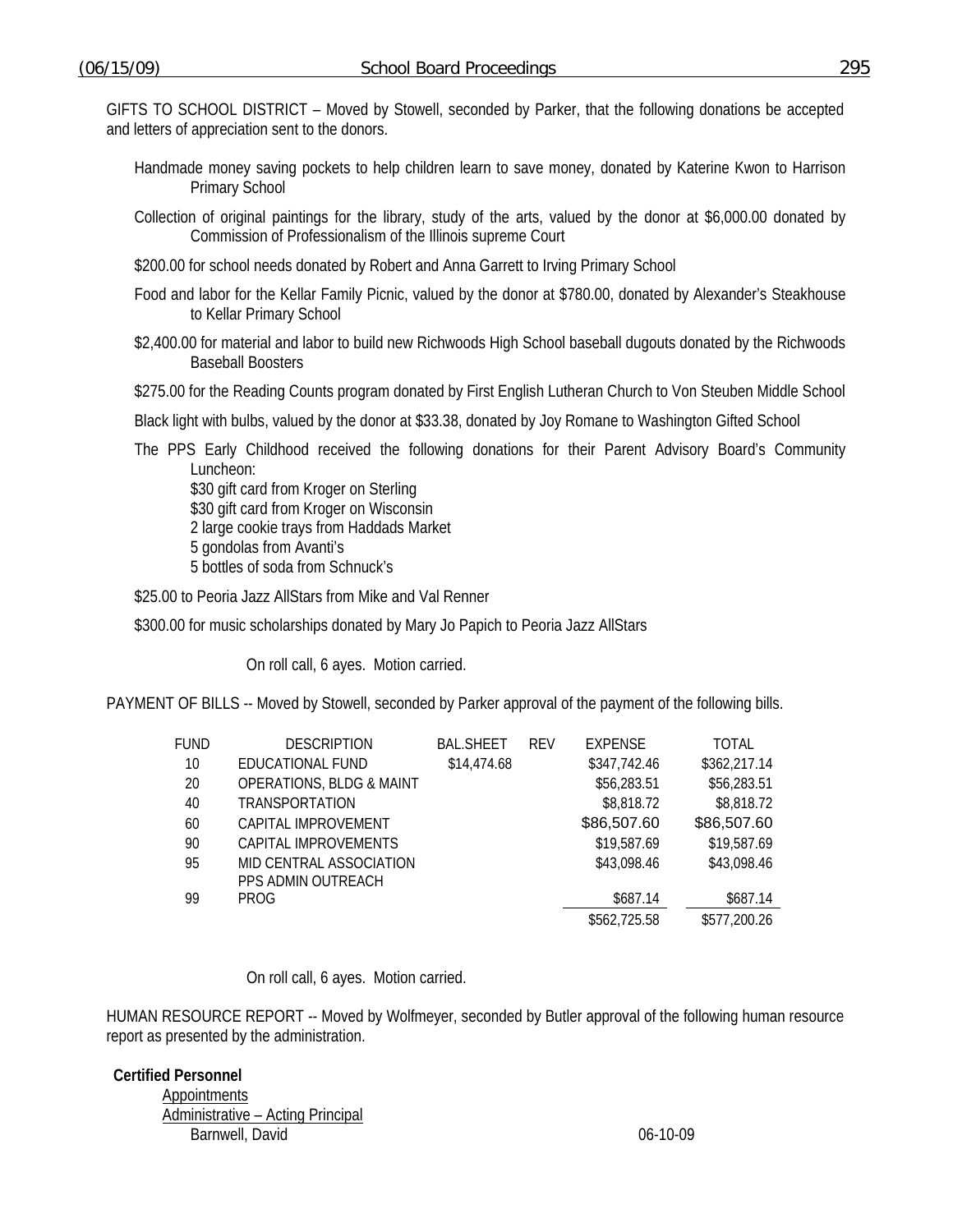| Summer School                                       |                    |
|-----------------------------------------------------|--------------------|
| Resignations                                        |                    |
| McCray, Elisabeth                                   | 06-01-09           |
| Nave, Shelly                                        | 06-01-09           |
| Resignations                                        |                    |
| Psychologist - Full Time                            |                    |
| Bour, Jennifer                                      | 06-30-09           |
| Teachers - Full Time                                |                    |
| Farrakhan, Janelle                                  | 06-30-09           |
| Nelson, Christine                                   | 06-30-09           |
| Retirements                                         |                    |
| Teachers - Full Time                                |                    |
| Stromberger, Judith                                 | 06-30-09           |
| <b>Non-Certified Personnel</b>                      |                    |
| Appointments                                        |                    |
| Clerical Pink Slip Recall - Full Time (10 month)    |                    |
| Colwell, Phyllis                                    |                    |
| Hitpas, Tami                                        |                    |
| Kaufmann, Amy                                       |                    |
| Todd, Gloria                                        |                    |
| Clerical Pink Slip Recall - Full Time (12 month)    |                    |
| Guse, Sarah                                         |                    |
| Kester, Tabitha                                     |                    |
| Mack, Tanya                                         |                    |
| Peterson, Teresa                                    |                    |
| <b>Student Workers - Part Time</b><br>Hill, Francis | 03-13-09           |
| <b>Summer School Work Personnel</b>                 |                    |
| Cafeteria                                           |                    |
| Bolden, Mary                                        | Jackson, Mary      |
| Chappell, Teresa                                    | Jackson, Tamara    |
| Clemons, Norma                                      | Maroun, Renee      |
| Cisneros, Cecilia                                   | McMurray, Yvette   |
| Crowe, Klara                                        | Pettyjohn, Diana   |
| Finney, Alice                                       | Robinson, LInda    |
| Frankes, Mathilda                                   | Scales, Linda      |
| Gibson, David                                       | Terrell, Cynthis   |
| Gilles, Bonnie                                      | Tipsword, Kaylinda |
| Gilles, Christine                                   | Watson, Veronica   |
| Hamilton, Barbara                                   |                    |
| Jackson, Emily                                      |                    |
| Maintenance                                         |                    |
| Boyer, Rodney                                       |                    |
| Honorable Dismissal - Position Eliminated           |                    |
| <b>Assessment Tester</b>                            |                    |
| Scheirer, Antoinette                                | 07-31-09           |
| Resignations                                        |                    |
| Cafeteria - Part Time                               |                    |
| Stambaugh, Linda                                    | 06-08-09           |
| Custodial - Full Time                               |                    |
| Riddle, Jeffrey                                     | 06-12-09           |
| Para-professional - Part Time                       |                    |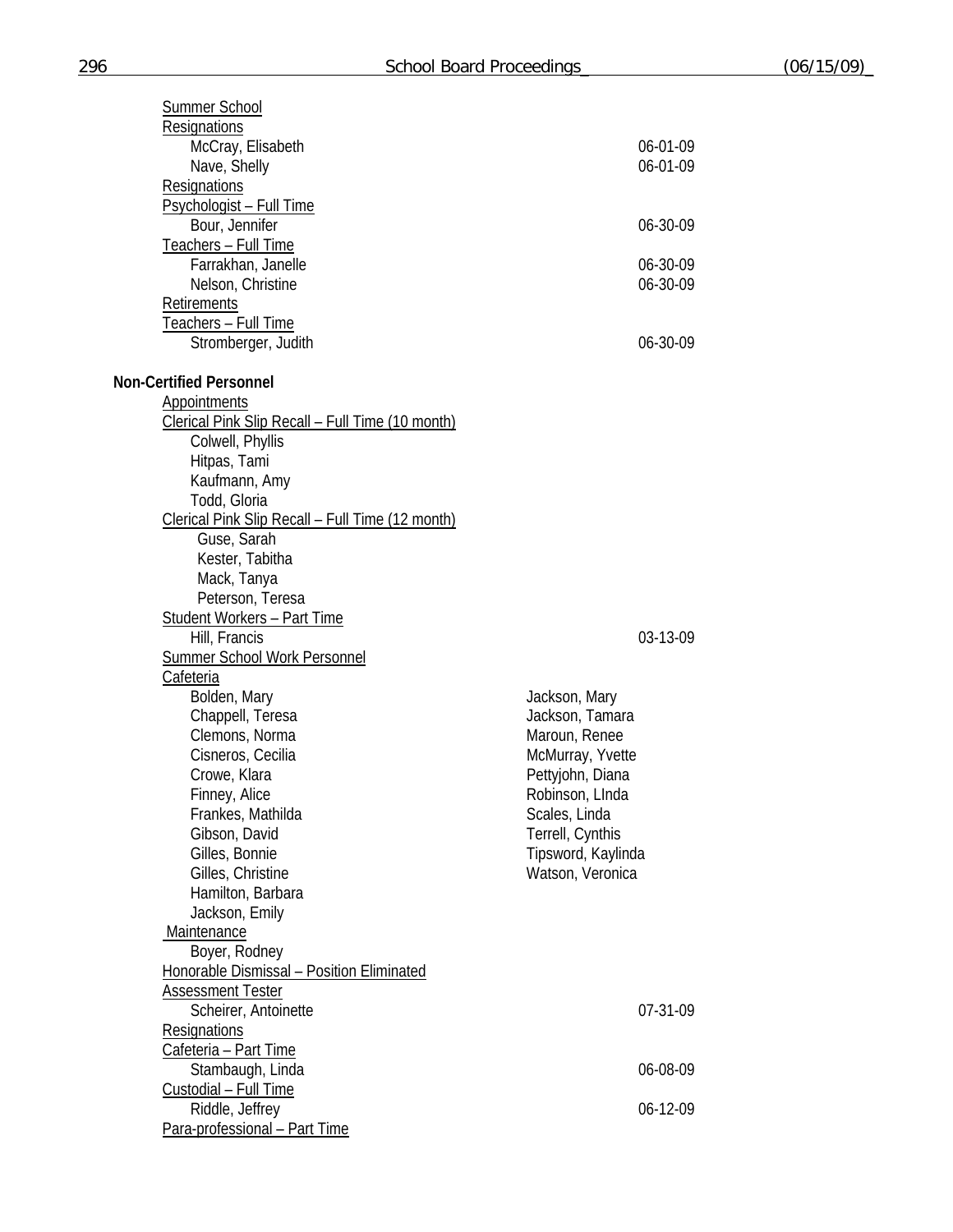| Hasler, Cheryl                                           | 06-30-09 |
|----------------------------------------------------------|----------|
| Kneer, Michele                                           | 06-06-09 |
| <b>Transportation - Part Time</b>                        |          |
| Jackson, Georgia                                         | 06-09-09 |
| <b>Positions Ended</b>                                   |          |
| <b>Student Workers - Part Time (Temporary Positions)</b> |          |
| Alexander, LaQuan                                        | 06-08-09 |
| Binion, Josiah                                           | 06-08-09 |
| Burnside, James                                          | 06-08-09 |
| Campbell, Kaili                                          | 06-08-09 |
| Casey, Taylor                                            | 06-08-09 |
| Clemons, Anne                                            | 06-08-09 |
| Dockery, Tywon                                           | 06-08-09 |
|                                                          |          |
| Gerdom, Rachel                                           | 06-08-09 |
| Harper, Lindsay                                          | 06-08-09 |
| Hasbrook, Meghann                                        | 06-08-09 |
| Hockaday, William                                        | 06-08-09 |
| Hodge, Megan                                             | 06-08-09 |
| Johnson, Alexander                                       | 06-08-09 |
| Lavallee, Julia RM                                       | 06-08-09 |
| Lee, Anna                                                | 06-08-09 |
| Lopez, Miriam                                            | 06-08-09 |
| May, Angela                                              | 06-08-09 |
| Mercer, William J.                                       | 06-08-09 |
| Moss, Tierra R.                                          | 06-08-09 |
| Perrin, Christopher                                      | 06-08-09 |
| Risby, Devauntez                                         | 06-08-09 |
| Ruff, Joseph                                             | 06-08-09 |
| Seed, Jacob                                              | 06-08-09 |
| Simmons, Kati                                            | 06-08-09 |
| Skinner, Darious                                         | 06-08-09 |
| Small, Kathy L.                                          | 06-08-09 |
| Smith, Charles                                           | 06-08-09 |
| Smith, Dorian                                            | 06-08-09 |
| Stoval, Lauren                                           | 06-08-09 |
| Taylor, September                                        | 06-08-09 |
| Templeton, Emily                                         | 06-08-09 |
| Walker, Jason                                            | 06-08-09 |
| Walker, Samantha                                         | 06-08-09 |
| Washer, Benjamin                                         | 06-08-09 |
| Wikoff, Troy                                             | 06-08-09 |
| Young, Chataugua                                         | 06-08-09 |
| Retirements                                              |          |
| Custodians                                               |          |
| Hill, Larry                                              | 06-30-10 |
| Jackson, Leroy                                           | 07-24-09 |
|                                                          |          |
| <b>Substitutes</b>                                       |          |
| Certified                                                |          |
| Resignations                                             |          |
| Teacher                                                  |          |
| Breymeier, Donna                                         | 05-29-09 |
|                                                          |          |
| Dobrik, Bryan                                            | 06-04-09 |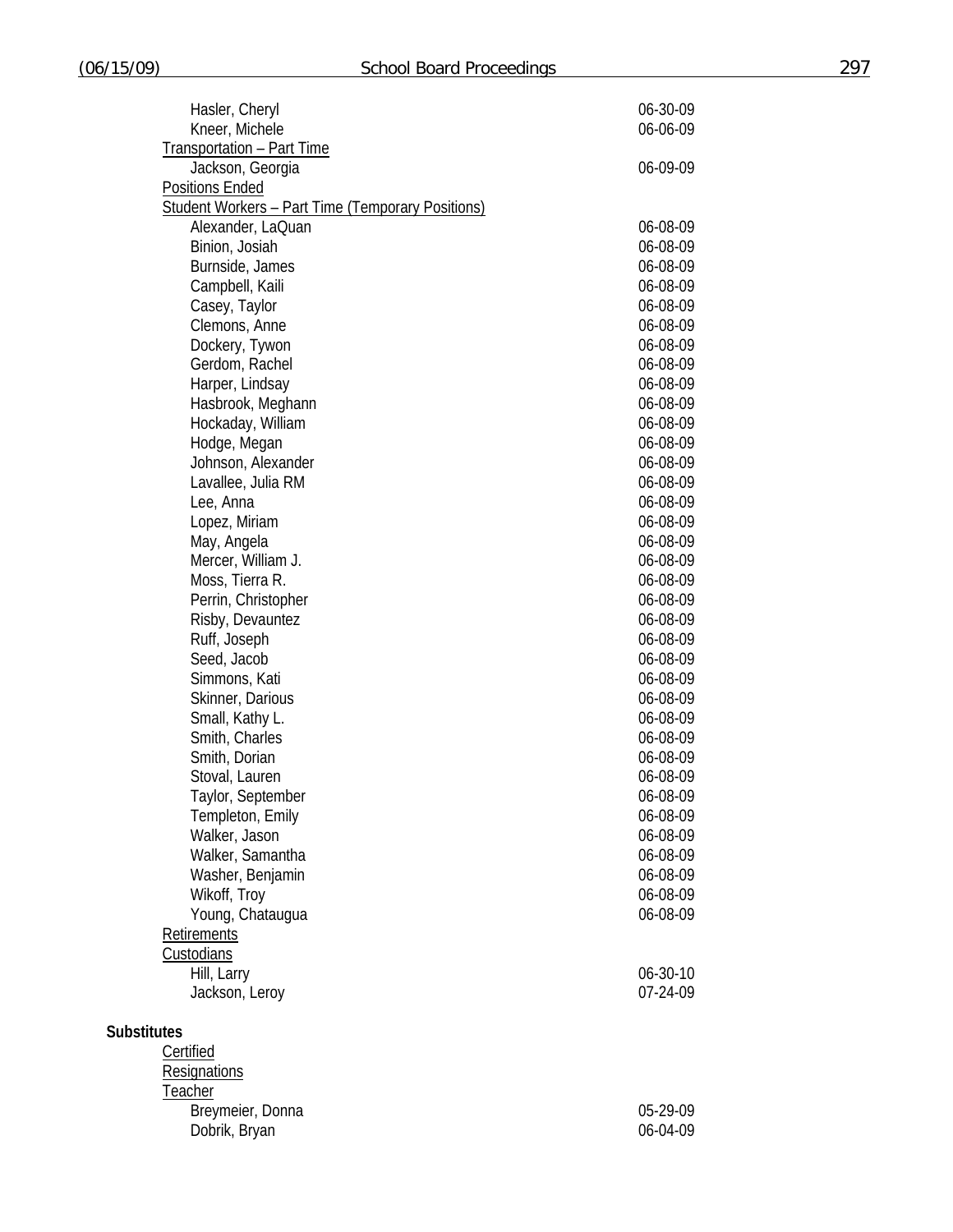| Rutledge, Ryan    | 06-05-09 |
|-------------------|----------|
| Sangster, Candace | 05-29-09 |

**Non-Certified Substitute** 

.

| 06-04-09       |
|----------------|
| 06-04-09       |
| $06 - 05 - 09$ |
|                |

On roll call, 5 ayes. Wolfmeyer, Butler, Parker, Ross, Gorenz 1 nay. Stowell. Motion carried.

TRAVEL REQUESTS - Moved by Stowell, seconded by Parker approval of the travel requests as presented by the administration. (Copy is on file in the board secretary's office.) On roll call, 6 ayes. Motion carried

On roll call, 6 ayes. Motion carried

FY-10 I.D.E.A. PART B-FLOW THROUGH GRANT – Moved by Stowell, seconded by Parker that the administration be authorized to implement the FY-10 I.D.E.A. Part B-Flow Through Grant with a total budget not to exceed \$4,500,000 when approved by the Illinois State Board of Education.

On roll call, 6 ayes. Motion carried.

FY-10 I.D.E.A. Part B-Preschool Flow Through Grant - Moved by Stowell, seconded by Parker that the administration be authorized to implement the FY-10 I.D.E.A. Part B-Preschool Flow Through Grant with a total budget not to exceed \$200,000 when approved by the Illinois State Board of Education.

On roll call, 6 ayes. Motion carried

MEMORANDUM OF UNDERSTANDING WITH PCCEO FOR THE GROW YOUR OWN PROGRAM – Moved by Stowell, seconded by Parker that the Memorandum of Understanding with the Peoria Citizens Committee for Economic Opportunity, Inc. (PCCEO) for the Grow Your Own Program be approved.

Mr. Stowell would like a presentation at a Committee of the Whole meeting by the PCCEO on early childhood programming in Peoria.

On roll call, 6 ayes. Motion carried

#### **DELIBERATION AGENDA** - .

Review of Suspensions - Moved by Stowell seconded by Butler that the Review of Suspensions listed on Report No. 19 dated June 15, 2009 be approved as amended.

> On roll call, 4 ayes. Butler, Stowell, Wolfmeyer, Gorenz 2 nays. Ross, Parker. Motion carried.

Expulsions – Moved by Stowell seconded by Butler that the Expulsions listed on the report dated June 15, 2009 be approved as presented.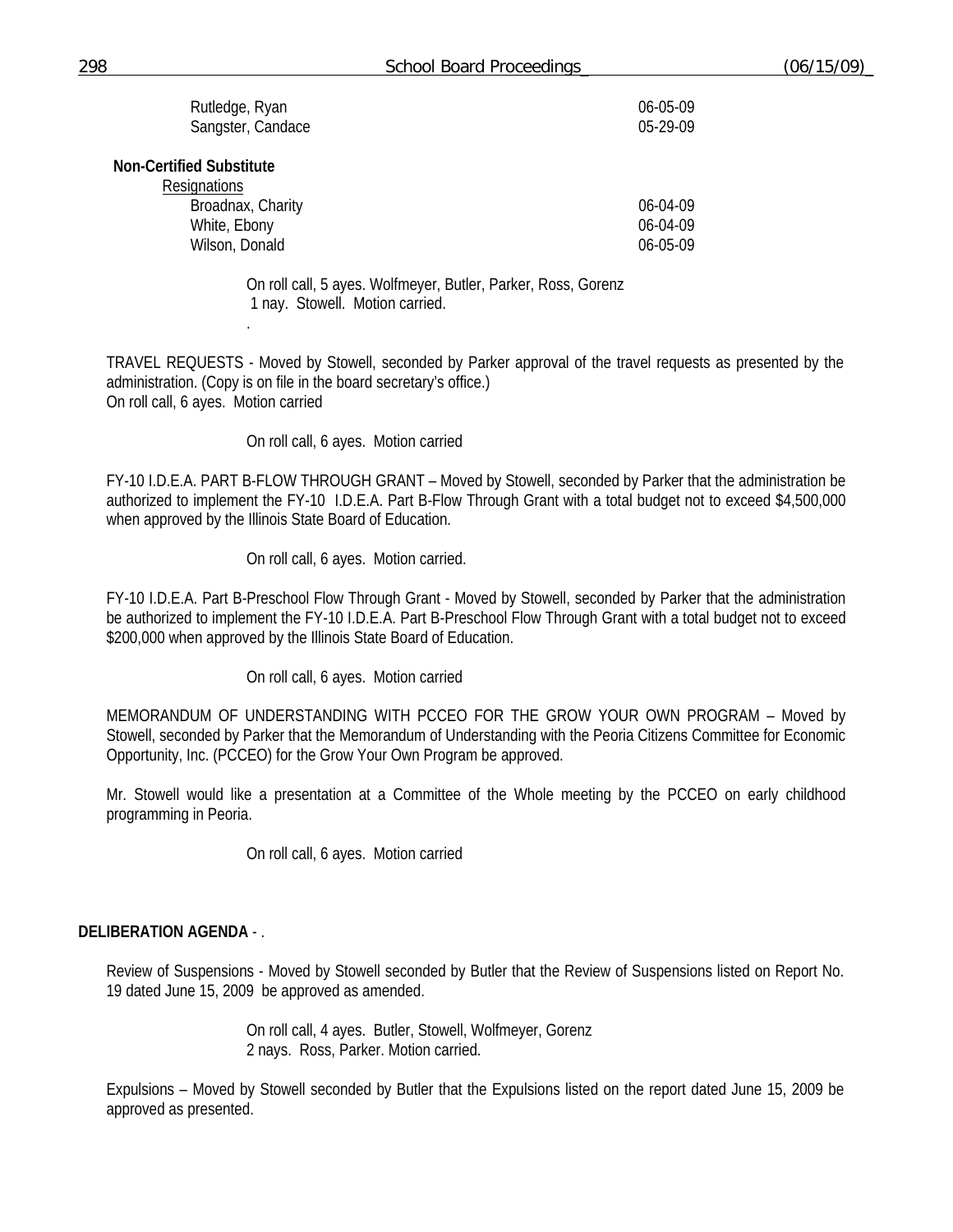On roll call, 4 ayes. Butler, Stowell, Wolfmeyer, Gorenz 2 nays. Ross, Parker. Motion carried.

FINAL READING OF BOARD POLICY – Moved by Butler, seconded by Stowell that this be the final reading for new Board Policies:

5:65 General Personnel, Peoria Public Schools District 150 Wireless/Cell Communication Policy

6:236 Instruction, Acceptable Use Policy for Members of the Community/Public

6:237 Instruction, Acceptable Use Policy for Students Using District Technology

6:238 Instruction, Acceptable Use Policy for Employees Using District Technology

## **Peoria Public Schools District 150 Wireless/Cell Communication Policy**

**Purpose -** The purpose of this policy is in response to the use of wireless/cell devices owned or reimbursed by Peoria Public Schools District 150. Staff who are required to be accessible regardless of the time of day, day of the week, or geographical location are effected by this policy. Peoria Public Schools District 150 will provide a limited number of wireless devices for this purpose.

**Usage -** Usage of a District wireless/cell device is a privilege and is provided to improve operations, service, and enhance operating efficiencies. It is intended that these wireless devices are to be used expressly for performance of jobs only. Use of a District wireless device should not be a primary mode of communication, but should be used only when such usage is the most cost-effective way to conduct business.

The use of a district wireless/cell device is considered not to be private. Records of use of a District wireless/cell device as well as any emails or text messages, sent or received on the device are subject to Freedom of Information Act, Family Educational Rights and Privacy Act, Illinois School Records Act and requests for production of documents in civil litigation. Use will be monitored monthly by the administration.

**Justification -** Justification for a District wireless device is left to the determination of the Superintendent. No District employee may approve his/her own device and/or service plan. District cell phones will be assigned to staff provided at least one of the following criteria is met:

- The job responsibilities require considerable time outside of the office or work area and accessibility is important.
- The job responsibilities require a staff to be accessible outside of scheduled or normal working hours.

**Guidelines -** All District wireless devices are intended to be used for official District business.

- No District employee is authorized to acquire a District wireless device independently without the approval of the Director of Technology.
- All employees receiving a District wireless device are required to sign a "statement of receipt and responsibility".
- All District wireless device malfunctions are to be handled by the Technology Department.
- Internet usage is strictly prohibited unless approved by the administration
- Each phone will receive a limited number of minutes.
- Staff who abuse this policy will lose wireless privileges and be subject to disciplinary procedures.

**Removal of Cell Phones -** A District wireless/cell device is the property of the Peoria Public Schools District 150. It may be removed from an employee's possession at any time. Violation of these policies may result in the removal of the phone, repayment of any fess incurred for misuse, reimbursement of cost for time lost due to misuse, and/or suspension.

LEGAL REF.: 105 ILCS 5/10-22.32. ADOPTED: June 15, 2009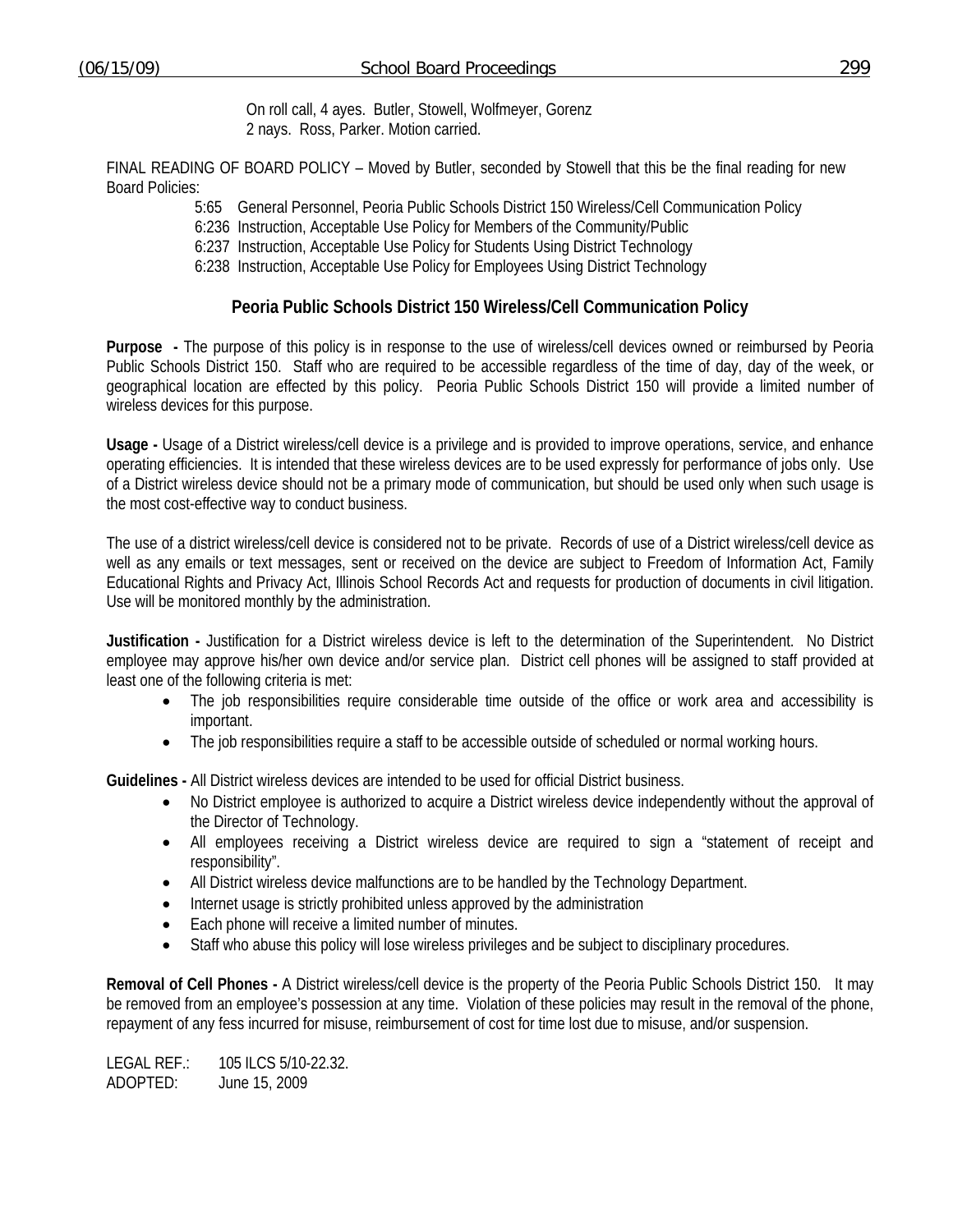# **Acceptable Use Policy for Members of the Community/Public**

**Purpose -** The purpose of this policy is in response to community members and consultants who need access to the Internet as part of normal business activities within Peoria Public Schools District 150.

**Access -** Access to the District's electronic communications system, including the Internet, shall be made available to members of the public, in accordance with administrative regulations. Such use shall be permitted so long as the use:

- 1. Imposes no tangible cost on the District<br>2. Does not unduly burden the District's co
- 2. Does not unduly burden the District's computer or network resources

Access to the District's electronic communications system is a privilege, not a right. All users shall be required to acknowledge receipt and understanding of all administrative regulations governing use of the system and shall agree in writing to allow monitoring of their use and to comply with such regulations and guidelines. Noncompliance may result in suspension of access or termination of privileges and other disciplinary action consistent with District policies.

**Disclaimer of Liability -** The District shall not be liable for users' inappropriate use of electronic communication resources or violations of copyright restrictions or other laws, users' mistakes or negligence, and costs incurred by users. The District shall not be responsible for ensuring the accuracy, age appropriateness, or usability of any information found on the Internet.

**Search and Seizure -** You should expect only limited privacy in the contents of your records of your on-line activity.

• Routine maintenance and monitoring of the Network may lead to discovery that you have violated this Policy or the law.

- Use of the network may be subject to Family Educational Rights and Privacy Act (FERPA), Freedom of Information Act (FOIA), Illinois Student Records Act (ISRA), and discovery in civil litigation. Records related to network usage may be produced for the public that requests documents pursuant to FOIA, opposing parties in litigation with a district, parents and students requesting information under ISRA, FOIA, and FERPA.
- An individual search will be conducted if there is reasonable suspicion that you have violated this Policy or the law.
- If the law is violated by the use of District technology equipment or network, legal authorities may institute a search and seizure process.

Legal Ref: Family Educational Rights and Privacy Act lllinois Freedom of Information Act. 5 ILCS 140/1 et seq. Illinois Student Records Act. 105 ILCS 10/1 et seq.

ADOPTED: June 1, 2009

# **Acceptable Use Policy for Students Using District Technology**

**Educational Purpose -** The Network has been established for a limited educational purpose. The term "educational purpose" includes classroom activities, career development, and limited high –quality personal research.

The Network has not been established as a public access service or a public forum. Peoria Public Schools District 150 has the right to place reasonable restrictions on the material you access or save to a file on the system. Students are also expected to follow the rules set forth in the district conduct policies and the law in their use of the Network.

Students may not use the District network for commercial purposes. This means they may not offer, provide, or purchase products or services through the District network.

Students may not use the District network for political lobbying. Use of the District network to communicate with elected representatives is for educational purposes only.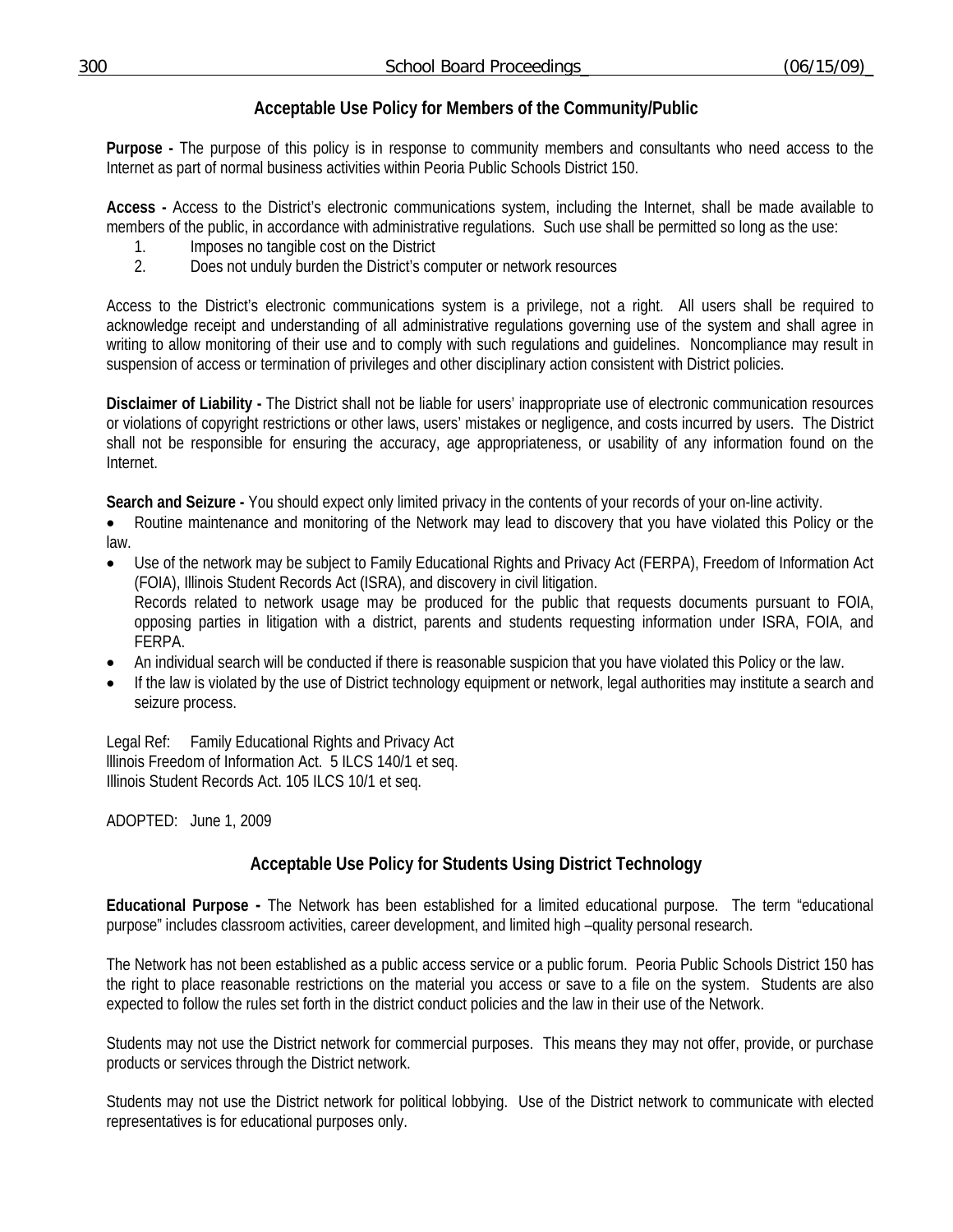**Student Internet Access -** Primary school students will have access only under their teacher's direct supervision. All other student accessing the Internet will have adult supervision. All students will receive a District login ID. There is no reasonable expectation of privacy for student use of the District network.

All students and parents must sign the Acceptable Use Policy annually. Adult students sign annually. Parents can request to withdraw approval anytime through the building principal.

#### **Unacceptable Uses -**

#### Personal Safety

Students will not post personal contact information about anyone. Personal contact information includes address, telephone, school address, work address, etc.

Students are expected to promptly disclose to a teacher or other school employees any messages that are received, that are inappropriate, or make a student feel uncomfortable.

#### Illegal Activities

• Deliberate Attempts to gain unauthorized access to the District network or to any other computer system through the Network or go beyond a students authorized access is prohibited. This includes attempting to log in through another person's account or access another person's files and/or student restricted sites and/or inappropriate sites. These actions are illegal.

- Deliberate attempts to disrupt the computer system or destroy data by spreading computer viruses or by any other means is prohibited. These actions are illegal.
- Using the District network to engage in any other illegal act, such as arranging for a drug sale or the purchase of alcohol, engaging in criminal gang activity, threatening the safety of a person, harassment, etc. is prohibited.
- Downloads from the Internet are prohibited.
- All disks, flash drives are to be free of all viruses.

#### System Security

- Students are responsible for individual accounts and should take all reasonable precautions to prevent others from being able to use your account. Under NO conditions should you provide your password to another person.
- Students will immediately notify a teacher or the system administrator if there are problems or if they think their account password has been compromised.
- Students will NOT spread viruses within the system.

#### Inappropriate Language

- Restrictions against inappropriate language apply to all messages and postings on Web sites.
- Students will not use obscene, profane, lewd, vulgar, rude, inflammatory, threatening or disrespectful language.
- Students will NOT post information that could cause damage or a danger of disruption.
- Students will NOT engage in personal attacks, including prejudicial or discriminatory attacks.
- Students will NOT harass another person. Harassment is persistently acting in a manner that distresses or annoys another person.

#### Respecting Resource Limits

- Students will use the system only for educational and career-development activities.
- Students will not send out mass junk emails (spamming).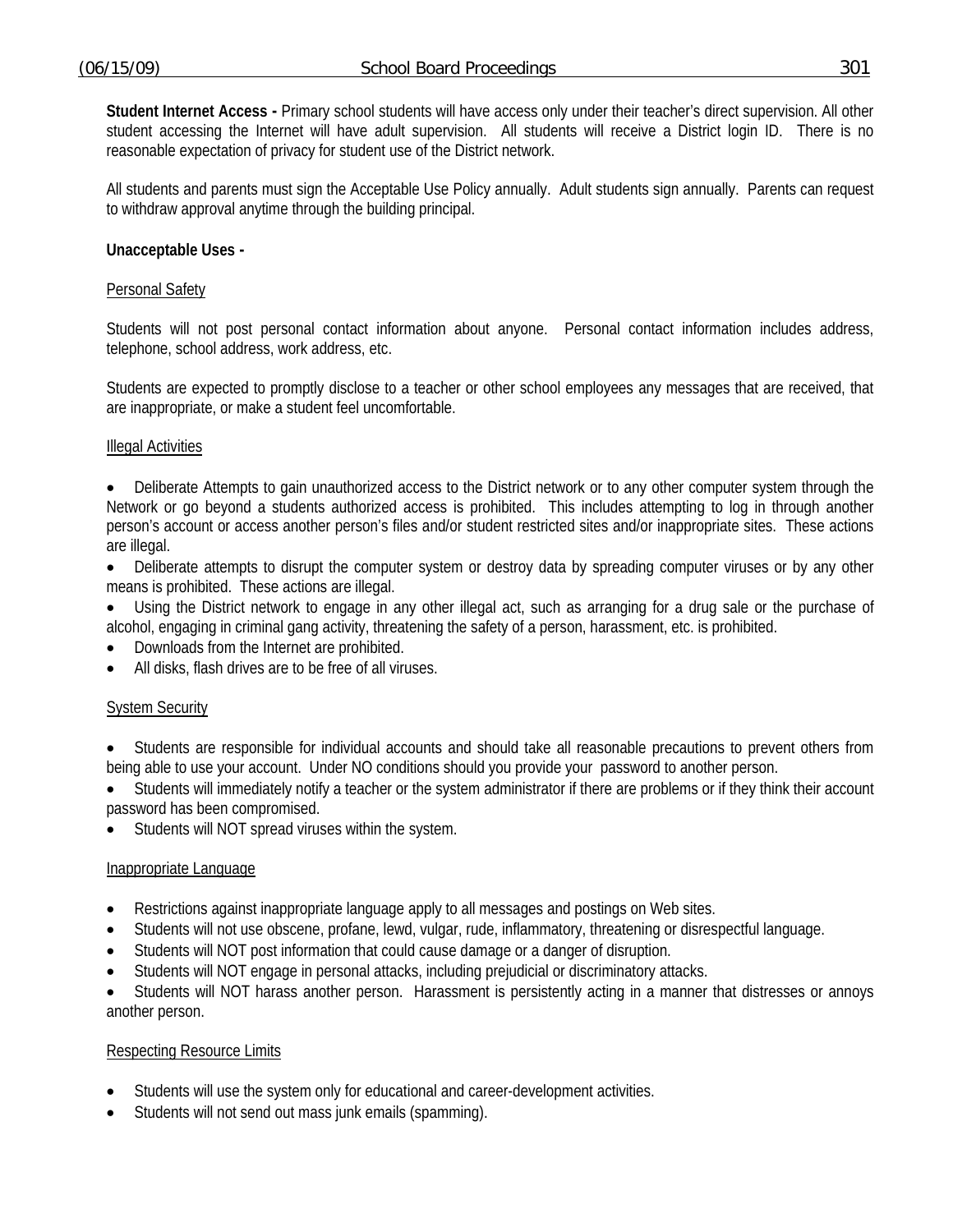### Plagiarism and Copyright Infringement

• Search and Seizure

• You should expect only limited privacy in the contents of your personal files on the District system and records of your on-line activity.

Routine maintenance and monitoring of the Network may lead to discovery that you have violated this Policy or the law.

• Use of the network may be subject to Family Educational Rights and Privacy Act (FERPA), Freedom of Information Act (FOIA), Illinois Student Records Act (ISRA), and discovery in civil litigation.

• Records related to network usage may be produced for the public that requests documents pursuant to FOIA, opposing parties in litigation with a district, parents and students requesting information under ISRA FOIA, and FERPA.

- An individual search will be conducted if there is reasonable suspicion that you have violated this Policy or the law.
- Parents have the right at any time to request to see the contents of their child's student network files.
- This request must be made to the school administrator who will then contact the Director of Technology.

Parents have the right to deny their child access to the District network. This request must be made to the school administrator who will then contact the Director of Technology.

If the law is violated by the use of District technology equipment or network, legal authorities may institute a search and seizure.

## Violation

Violation of any of the above policies may result in the consequences ranging from specific disciplinary issues to removal of privileges on the District network.

## Due Process

The District will cooperate fully with local, state, or federal officials in any investigations related to any illegal activities conducted through the District network. Emails, attachments, and logs of Internet usage may be given to police or other officials investigating possible illegal activity.

Any abuse of this policy will result in consequences ranging from specific disciplinary issues to removal from the network.

### Limitation of Liability

The District makes no guarantee that the functions or the services provided by or through the District system will be errorfree or without defect. The District will not be responsible for any damage a student may suffer, including but not limited to, loss of data or interruptions of service. The District is not responsible for accuracy or quality of the information obtained through or stored on the system. The District will not be responsible for financial obligations arising through the unauthorized use of the system. Parents can be held financially responsible for any harm to the system as a result of intentional misuse.

## **LEGAL REF.:**

Family Education and Privacy Act. Illinois Freedom of Information Act. 5 ILCS 140/1 et seq. Illinois Student Records Act. 105 ILCS 10/1 et seq.

**ADOPTED**: June 15, 2009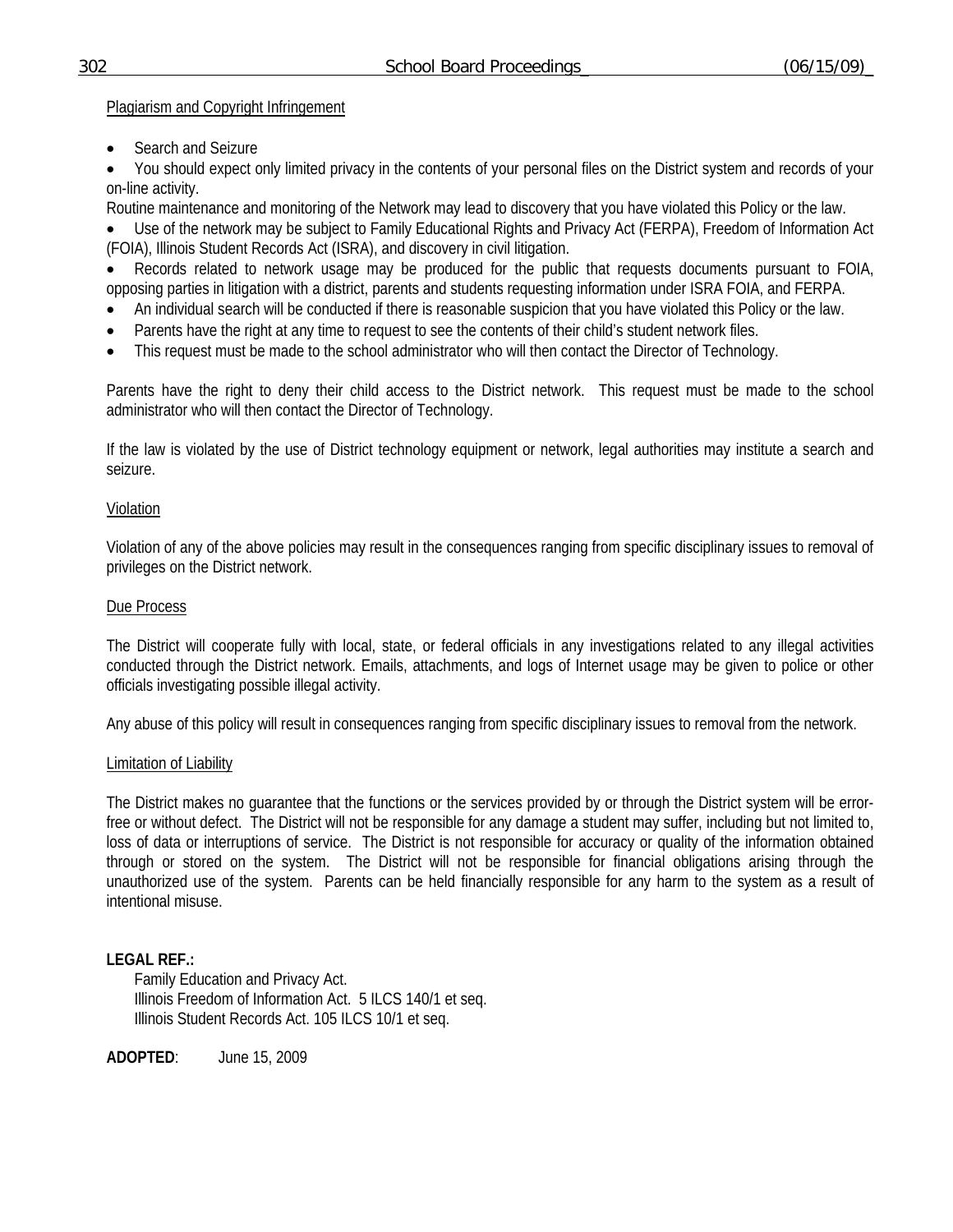# **Acceptable Use Policy for Employees Using District Technology**

**Purpose: -** The Peoria Public Schools District 150 Technology Network is made available to all staff and students to support the educational goals and mission of the District. Access to the local network, including Internet resources, is given to aid in research, enhance productivity, upgrade skills, educate students and to foster the exchange and collaboration of information with peers and the local community.

## **Network use:**

- Only users with authorized access can use standalone or networked computers; District authorized wireless devices; and their resources. Logging into a computer or the network using someone else's login is prohibited.
- Any user identified as a security risk may be denied access to the network.
- Network resources will not be used for commercial business nor political or religious purposes
- Any use of the network for illegal activity is prohibited.
- Use of the system to access material that is considered pornographic in nature, or that advocates violence, illegal activities, or discrimination toward other people is prohibited.
- Sending material likely to be offensive or objectionable to others is prohibited.
- Restrictions are placed on access to some programs and computer resources in order to maintain network security, and ensure that the equipment is available and functional for all users.
- Access to some applications and Internet resources has been restricted by blocking software. Unauthorized use of equipment, attempting to access intentionally blocked software or making modifications to equipment/software by any means, is prohibited.
- Access to Internet streaming media is prohibited except for educational purposes. Streaming media includes but is not limited to; Internet radio, television, YouTube, Google Video, etc.
- Users will notify the system administrator if a security problem is identified.

### **Account Security**

- Any user who has been assigned a network account is responsible for its security and should take all reasonable precautions to prevent others from being able to use it.
- Under no condition will you provide your password or account information to another person.
- If required, you will regularly change your passwords using a combination of letters and numbers.
- You will not share your account with anyone nor leave the account open or unattended.
- You will notify the District or Technology immediately if you suspect your account has been accessed illegally.

### **Software/Data**

- The illegal installation of copyrighted software or files onto District computers is prohibited.
- Installation of any software on District computers must be coordinated with the District Technology office.
- You will not improperly access, misappropriate, or misuse the files, data, or information of others.
- You are responsible to take precautions to prevent the proliferation of viruses between your personal equipment, Peoria Public Schools District 150 equipment, and any other equipment accessed via the District network.
- Although the District schedules back-ups of District servers nightly, you are responsible for making back-up copies of the documents that are critical to you.

### **Hardware**

- You will not improperly access, misappropriate, misuse, or abuse District communications or technology equipment.
- You will not add, remove, or re-locate any equipment (e.g. computers, printers, network cards, cables, etc) from any District network location without prior coordination with the District Technology office.
- Any equipment assigned to you becomes your responsibility. Use of that equipment on or off campus, that is considered inappropriate by the definitions outlined in the document, becomes a violation of this agreement and is cause for disciplinary action.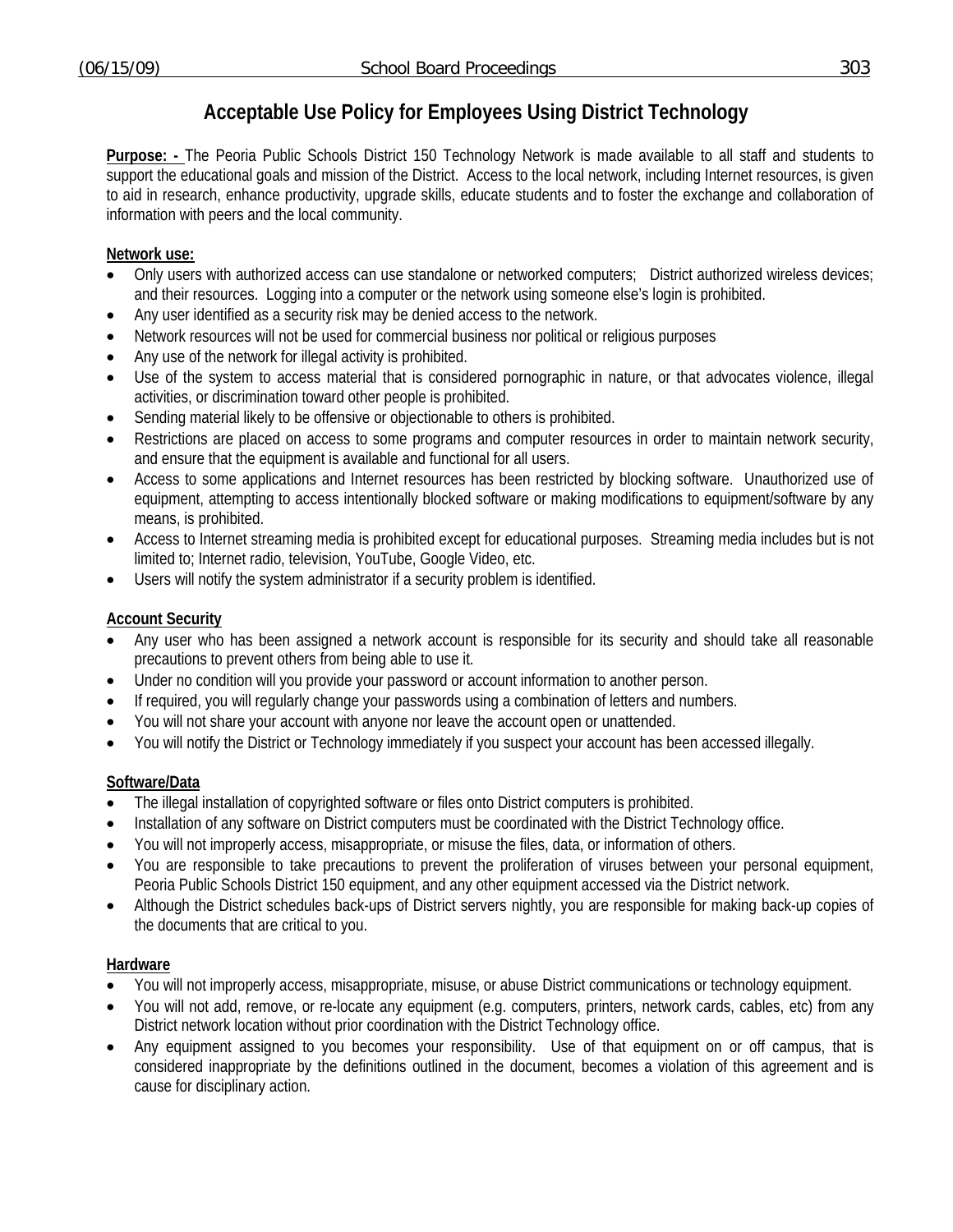## **Search and Seizure**

- You should expect only limited privacy in the contents of your records of your on-line activity.
- Routine maintenance and monitoring of the Network may lead to discovery that you have violated this Policy or the law.
- Use of the network may be subject to Family Educational Rights and Privacy Act (FERPA), Freedom of Information Act (FOIA), Illinois Student Records Act (ISRA), and discovery in civil litigation.
- Records related to network usage may be produced for the public that requests documents pursuant to FOIA, opposing parties in litigation with a district, parents and students requesting information under ISRA, FOIA, and FERPA.
- An individual search will be conducted if there is reasonable suspicion that you have violated this Policy or the law.
- If the law is violated by the use of District technology equipment or network, legal authorities may institute a search and seizure process.

**Email -** Email is provided to the Peoria Public Schools District 150 staff to be used primarily for internal and external business communications. All GroupWise email accounts are owned by Peoria Public Schools District 150. District email accounts are not private.

The District retains the right to review, audit, intercept, access and disclose all messages created, received, or sent on the electronic mail system as necessary. District provided email is not private or protected. Remote access to email accounts is available over the Internet; all policies apply to out-of-network access.

Personal use of the District email is strongly discouraged.. Email usage should not interfere with the day to day duties of staff, nor should it violate either the Board of Education's policies or the following points:

- Staff use of email should not promote, or support political functions or agendas in any way, both internally and externally, unless approved by the Superintendent.
- Staff use of email should not promote, or support private business or industry, especially the originators own private concern or business.
- Staff use of email should not promote illegal activities or activities prohibited by district policy as found in this document of Board of Education policies.
- Staff shall not engage in internal or external email activities that are regarded as spam or mass emailing unless for information purposes that are approved by District administration.
- Staff shall not create or forward "chain letters" or other "pyramid" schemes of any type via email.

Spam is defined as email that is sent to multiple individuals in an uninvited manner for purposed of furthering a private and/or political agenda, the transmission of questionable material, or as a means of solicitation.

**Expectation of Privacy -** You should expect no privacy in the contents of any files on the District system. Peoria Public Schools District 150 owns and operates all hardware, software, and data on the network. The District will cooperate fully with local, state, and federal authorities in any investigation concerning or related to any illegal activities not in compliance with District policies conducted through the District network.

• Routine maintenance and monitoring of the District network may lead to a discovery that a user has violated this policy, another District policy, or the law.

- All District email is subject to release to the public under the Illinois Freedom of Information Act.
- An individual investigation or search will be conducted if school authorities have a reasonable suspicion that the search will uncover a violation of law or District policy.
- Parents have the right at any time to investigate or review the contents of their students' files.
- Parents have the right to request the termination of their child's individual access to the network at any time.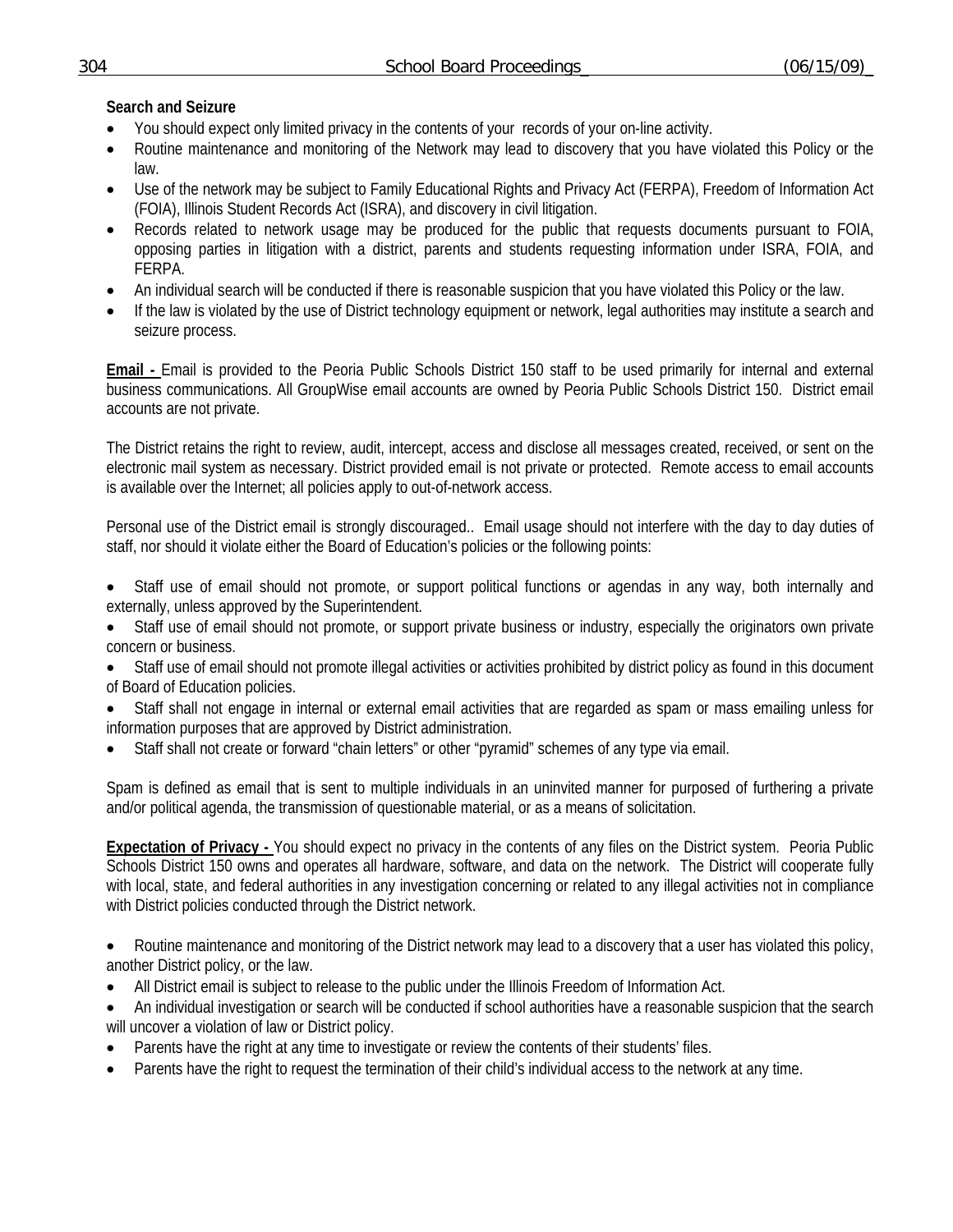# **Limitation of Liability**

• The District makes no guarantee that the functions or services provided by or through the District network will be errorfree or without defect.

The District is not responsible for any damage the user may suffer, including but not limited to, loss of data or interruptions of service.

- The District is not responsible for the accuracy or quality of the information obtained through, or stored on the network.
- The District will not be responsible for financial obligations resulting from the unauthorized use of the network.

# **District Staff Responsibilities**

- Never post any personal contact information about yourself or others. This includes your social security number, address, phone, credit cards, school/work address, etc.
- Staff must monitor lists of students who either do not have permission to use the network resources or who have had those privileges revoked to ensure that those students are not gaining access to those resources.
- Teachers are responsible for monitoring student use of District technology at all times.
- Any student who does not have permission to use the network resources or who has had those privileges revoked must be provided with an alternative means of meeting the class objectives.

Users will follow all copyright laws. Copyright infringement is the sole responsibility of the person violating the copyright law and that the District shall be held harmless. All liability for such action will rest with the individual.

• All users will sign annually the Acceptable Use Policy to be maintained as part of the staff member's record.

**Confidentiality -** All users of the District's computers/network (both on the network and/or on the Internet in a location out of a District building) shall maintain the confidentiality of student records as required by law. Reasonable measures to protect against unreasonable access shall be taken before confidential student information is loaded on to the network.

- Teachers are to secure computer screens while using Gradebook online and any other technology tool that addresses student information such as Skyward.
- Teachers are not to discuss a student identified by name in any electronic communication.
- Discipline records of students are confidential.

## **Penalties**

- Any user violating these provisions, applicable state and federal laws, or posted classroom and district rules is subject to loss of network privileges and any other district disciplinary options.
- School and district administration will make the final determination as to what constitutes unacceptable use.

| Legal Ref: | Illinois Freedom of Information Act. 5 ILCS 140/1 et seq. |
|------------|-----------------------------------------------------------|
|            | Illinois Student Records Act. 105 ILCS 10/1 et seq.       |

**Adopted:** June 15, 2009

**REQUEST TO PUBLIC BUILDING COMMISSION OF PEORIA** – Moved by Butler, seconded by Parker that the Board of Education authorize a commitment letter to be submitted to the Public Building Commission of Peoria requesting that the PBC assist the District with the funding and construction of a Math, Science, and Technology Academy, a Career Vocational/Tech Center, and an Non-Traditional School. A copy of the proposed commitment letter is attached to this Action Item.

Dr. Gorenz stated that this was discussed at the last Committee of the Whole with regard to the time line for the funding. He noted that we are now talking about the programming areas and that sites have not been assigned but that will occur as architects are engaged.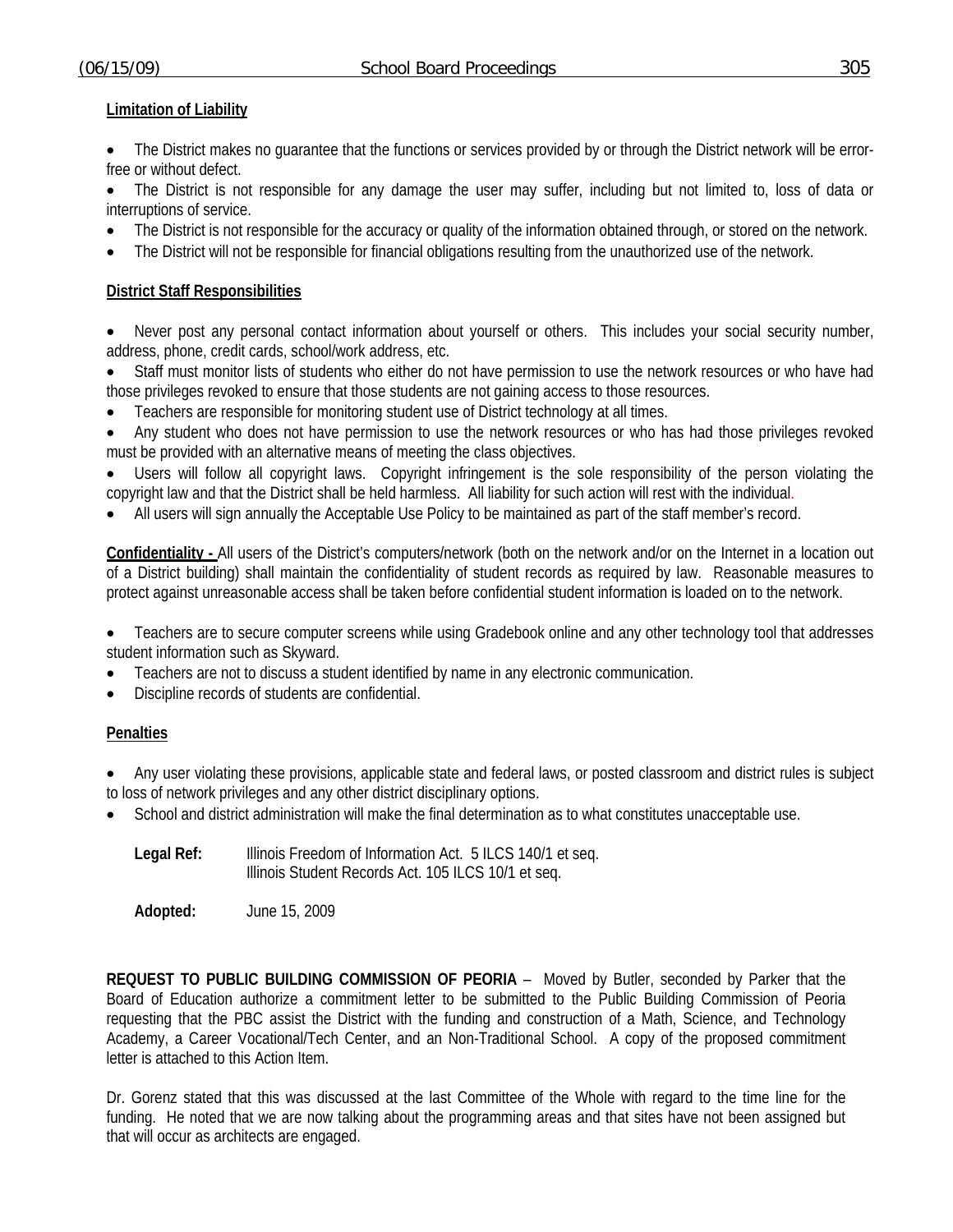Mr. Stowell continued the discussion emphasizing that relative expenditure by area has not been determined and that availability of the funding comes from the Lincoln school site not being utilized and that funding still needs to be utilized. He asked that the administrative team utilize the PMA software in determining best use of facilities. He feels that the programmatic changes being suggested will be directly related to what facilities will be used, what high school will be closed and how that will benefit students.

Dr. Gorenz clarified that for the Math, Science, Technology Academy the Board has determined there is a need and the board will accept proposals for a charter. He noted that there has been much discussion regarding the career vocational center and non-traditional school by the public and the board has listened. He noted that the District has a number of students that are not going on to college and there is a need for the career/vocational center. He also further noted that there are students that are not performing well in the classroom who could benefit from a non-traditional setting that would offer more intensive counseling. Dr. Gorenz stressed that these three new programs would add significantly to the opportunities for students.

Mrs. Ross stated that she will support the action item tonight because of the time line with the PBC, she asked that the Board of Education pay close attention to how two of the entities are developed – the career and vocation tech center is fine, but she also feels that it does not have to be college prep or vocational, students can still attend college if they attend the vocational school. For the non-traditional school she wants to keep a close eye on how it is constructed. She stated that we currently have non traditional schools and perhaps we need to build on that.

On roll call, 6 ayes. Motion carried.

### **INFORMATION ITEMS – REPORTS FROM SUPERINTENDENT AND STAFF** –

1. GOAL 1 – STUDENT ACHIEVEMENT – NWEA report , Bryan Chumbley. Mr. Chumbley updated the Board on the NWEA (Northwest Evaluation Association – Measure of Academic Progress) testing. He noted that currently grades 2,4,6,8,9, and 10 are being tested in all schools in the fall and spring to measure growth during the school year. He noted that successes include the amount of time required to take the test, growing use of the data at the school, classroom and district level and increased understanding of what the data shows and how that data can be used to guide instruction. Challenges include scheduling of the assessment in some schools, the need to continue the development of the idea that the assessment is part of learning, concern with the limited grade levels tested (not testing 3,5,7), the limited way the data is reported to parents and how to engage students in goal setting using the information. Next steps would be to include grades 3,5, & 7, provide goal setting opportunities for students, find funding to test the remaining levels and create a meaningful and timely report for parents.

In discussion with Board President Gorenz Mr. Chumbley clarified how the different tests worked together. He stated that is important that a district have a comprehensive assessment system to provide data in a timely way and provides a pathway for teachers. Currently our district provides data with monthly benchmarks and fall NWEA. The ISAT and Prairie State are required testing which measure our students against a standard. All these assessments can be used to make good decisions and guide instruction. He also stressed that the district achievement team, school universal leadership teams and school data teams all collect and organize data to provide each teacher with information to determine the path that students should take and the professional development that is needed for the staff.

2. Goal 2 – FISCAL RESPONSIBILITY

 FINANCE REPORTS – Dr. Butts presented this report for the Board's information and review. Dr. Butts presented that the picture for the end of the fiscal year for the district is still uncertain. The State remains behind in payments. The amounts received from State and Federal funds will determine the end of year balances. He noted that it appears that the Education Fund will end the year with a \$2.5 to \$7 million deficit. Revenues from CPPRT are down significantly and interest income will be significantly less than aniticipated – the Education Fund could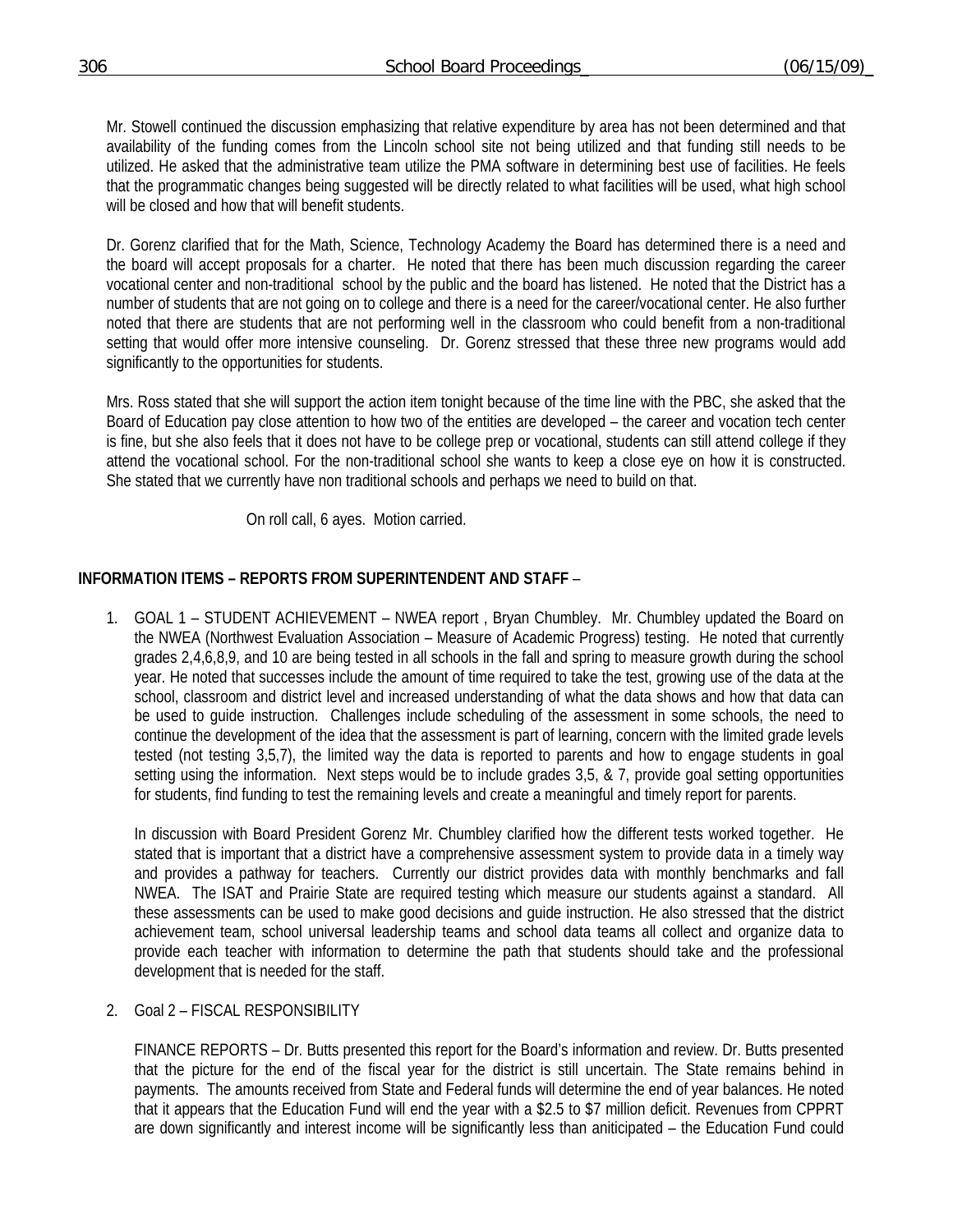show a \$2.5 million reduction in revenue. Categorical reimbursements are also running behind with the District receiving 2 of 4 payments. Expenses are running as budgeted in the Education Fund with next year's budget showing \$6 million in reductions in expenditures. He noted that the State is using Federal dollars to pay General State Aid payments and these federal dollars are not new money.

 PURCHASE ORDERS OVER \$2,500 – Mr. Cahill presented this report for the Board's review. Questions were asked and answered regarding the report.

- 3. GOAL 3 QUALITY STAFF
- 4. GOAL 4 SAFE, CARING ENVIRONMENTS
- 5. GOAL 5 CULTURE OF CUSTOMER SERVICE Report of Requests under the Freedom of Information Act and Status of Such Requests

| Date          | Requestor           | <b>Disposition</b> |
|---------------|---------------------|--------------------|
| May 21, 2009  | Lucille Melchert    | Pending            |
| May 29, 2009  | Lucille Melchert    | Filled             |
| June 3, 2009  | <b>Sharon Crews</b> | Pending            |
| June 9, 2009  | <b>Sharon Crews</b> | Pending            |
| June 9, 2009  | <b>Blake Long</b>   | Pending            |
| June 11, 2009 | <b>Sharon Crews</b> | Pending            |

**REPORTS AND SUGGESTIONS BY BOARD MEMBERS** – In discussion with Board member Ross Mr. Stowell discussed the Thomas Jefferson project. He noted that insurance will cover repairs to things damaged by fire but there is a enhancement portion that Mr. Ryon and the architects are working on. It would cover a new geothermal heating system and other upgrades to the building (replacement windows, reconfiguration of rooms, new lighting). Mr. Stowell stressed that if the upgrades are not done during this repair time the cost in the future will probably be prohibitive.

Mrs. Wolfmeyer would like to see the exit interview process expedited.

Mr. Hinton presented that the evaluation on the Early Release Days will be submitted soon and he will let the Board of Education know that based on the data he will be bringing forward recommendations.

ADJOURNMENT – Dr. Gorenz adjourned the regular meeting at 8:20 p.m. to move back into executive session.

 Julia A. Cramer, Board Secretary

ATTEST:

David L. Gorenz Board President